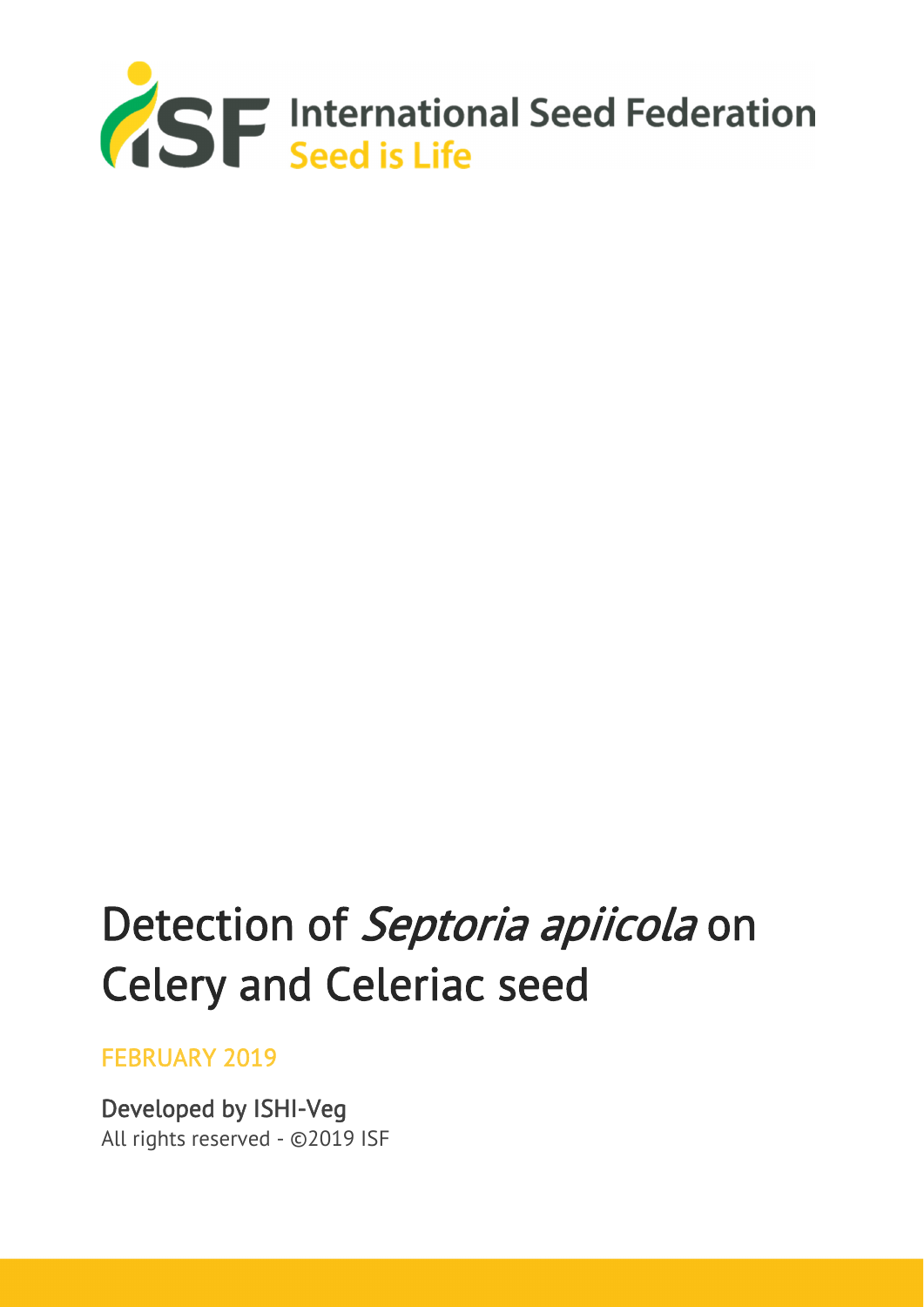

# Detection of *Septoria apiicola* in Celery and Celeriac seed

| Crop:                    | Celery (Apium graveolens) and Celeriac (Apium graveolens var. rapaceum) |  |
|--------------------------|-------------------------------------------------------------------------|--|
| Pathogen:                | <i>Septoria apiicola (S. apiicola)</i> Speg.                            |  |
| <b>Revision history:</b> | Version 4.1, February 2019                                              |  |
|                          | NOTE: This test was presented previously as 2 separate protocols        |  |

#### **PRINCIPLE**

BLOTTER ASSAY: Detection of *Septoria apiicola* by incubating seeds on a blotter paper under conditions favorable for fungal growth and colonization. Identifications are made via microscopic observations of pycnidia and conidia.

PATHOGENICITY ASSAY: Viability and pathogenicity of spores are demonstrated by inoculating healthy, susceptible celery or celeriac plants with a seed wash solution, incubating under favourable conditions and inspecting them for disease symptoms.



Figure 1. Method process flow

#### METHOD VALIDATION

The blotter paper assay has been peer reviewed by ISHI-Veg members and experts outside of ISHI-Veg. Some aspects of it have been validated by an ISHI-Veg laboratory.

The pathogenicity assay has been validated for reproducibility in two ISHI-Veg comparative tests using celery seed. As celeriac (Apium graveolens var. rapaceum) is a variety of celery cultivated for its edible roots, hypocotyl and shoots, the assay is also considered appropriate for detecting S. apiicola in celeriac seeds.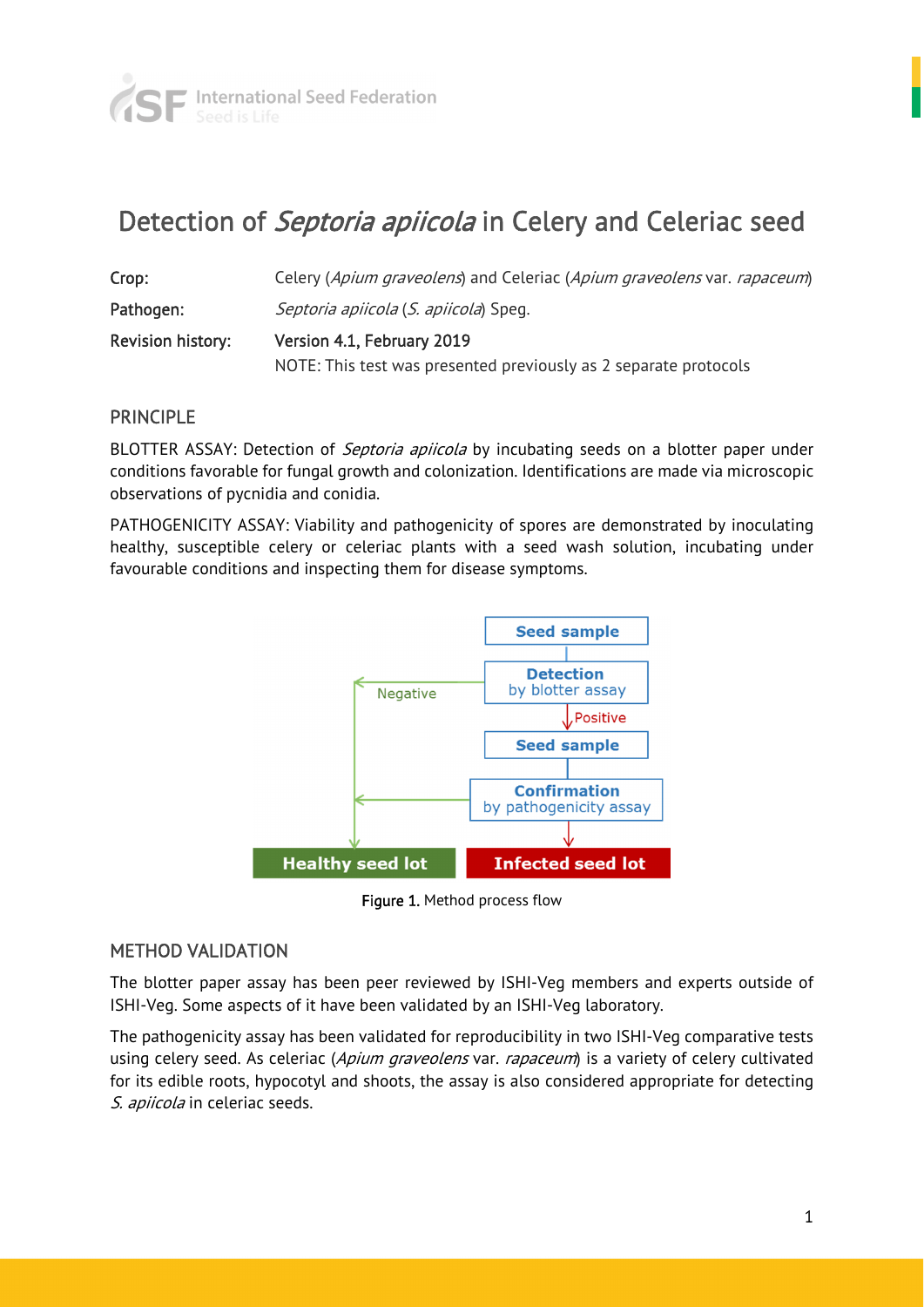

#### RESTRICTIONS ON USE

Suitable: These tests are suitable for untreated seed and seed that has been disinfected using physical (hot water) or chemical (e.g. calcium or sodium hypochlorite) processes, provided that any residue (if present) does not influence the assay.

Unsuitable: These test methods are not suitable for seed that has been treated with protective chemicals or biological substances. If the user chooses to test such treated seed using these methods, it is the responsibility of the user to determine empirically (i.e. through analysis, sample spiking, or experimental comparisons) whether the protective chemicals or biological substances effect the results.

#### METHOD EXECUTION

This test adheres to good laboratory practices and other best practices necessary to obtain reliable results.

To ensure process standardization and obtain valid results, it is recommended following the best practices developed by ISHI-Veg (see http://www.worldseed.org/ourwork/phytosanitarymatters/seed-health/ishi-veg-method-development/).

#### SAMPLE AND SUB-SAMPLE SIZES

| Assay         | Sample size       | Sub-sample size |
|---------------|-------------------|-----------------|
| Blotter paper | minimum 200 seeds | 100 seeds       |
| Pathogenicity | 10,000 seeds      | maximum 2,500   |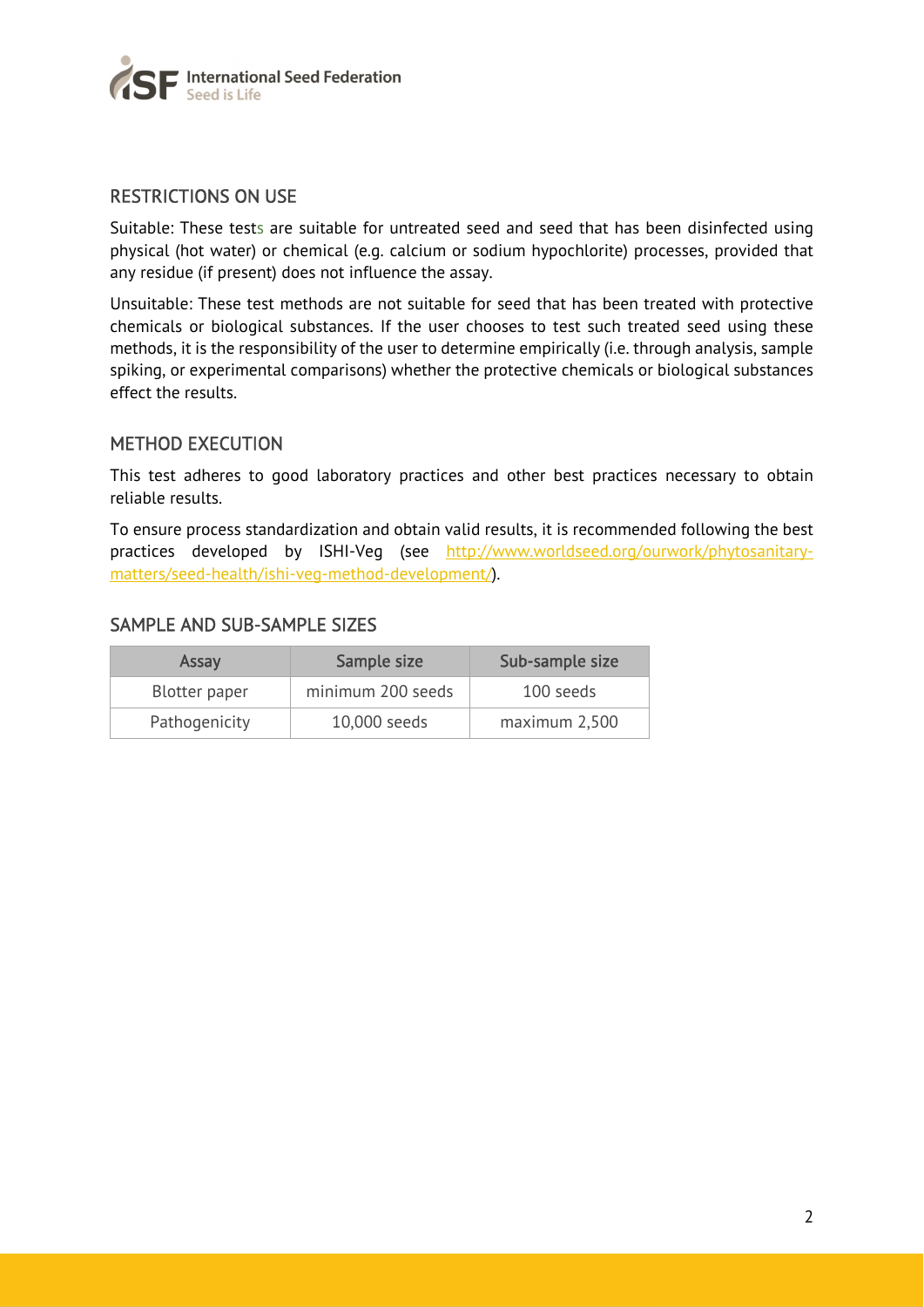

## Protocol for detecting Septoria apiicola on Celery and Celeriac seed

#### BLOTTER PAPER TEST

#### 1. Incubation

- 1.1. Positive Control: The sample size for the positive control reference seed lot used depends on the percentage S. apiicola infection of that lot; usually 100 seeds are sufficient. Use the same sub-sample size (100 seeds) as the test sample.
- 1.2. Soak three 20 x 14 cm<sup>2</sup> blotter papers with distilled water. Place one blotter paper in each of the three clean sweat/germination boxes (with lids) of the same size as the blotter papers and place the friction tight lids on the boxes.
- 1.3. Aseptically place seeds of one sub-sample (100 seeds) from the suspect seed lot on the blotter papers of two prepared boxes (if testing 200 seeds). At the same time aseptically place 100 seeds of the positive control on blotter paper in the third prepared box.
- NOTE: If 200 seeds of the Positive control are sown, a fourth box will be needed.
- 1.4. Incubate boxes for 5-7 days at  $20 \pm 2$  °C under 12 hour NUV light and 12 hours darkness cycle.

#### 2. Identification

- 2.1. Carefully examine each seed for S. apiicola pycnidia at a minimum 25x magnification.
- NOTE: Some of the seeds may have germinated. In which case examine the entire seedling and seed coat.
	- 2.1.1. Septoria apiicola produces characteristic black, flask-shaped pycnidia, 55-200 μm in diameter with each pycnidium containing 1,500-5,400 multicellular asexual spores called conidia that typically have three or more septa, although young/immature aseptate conidia are often observed.
	- 2.1.2. Suspect pycnidia will need to be removed aseptically and viewed under a compound microscope to observe conidia. The conidia are long, about 1.5 x 22-51 µm and flexuous or straight, with a blunt-tapered and a long-tapered end.

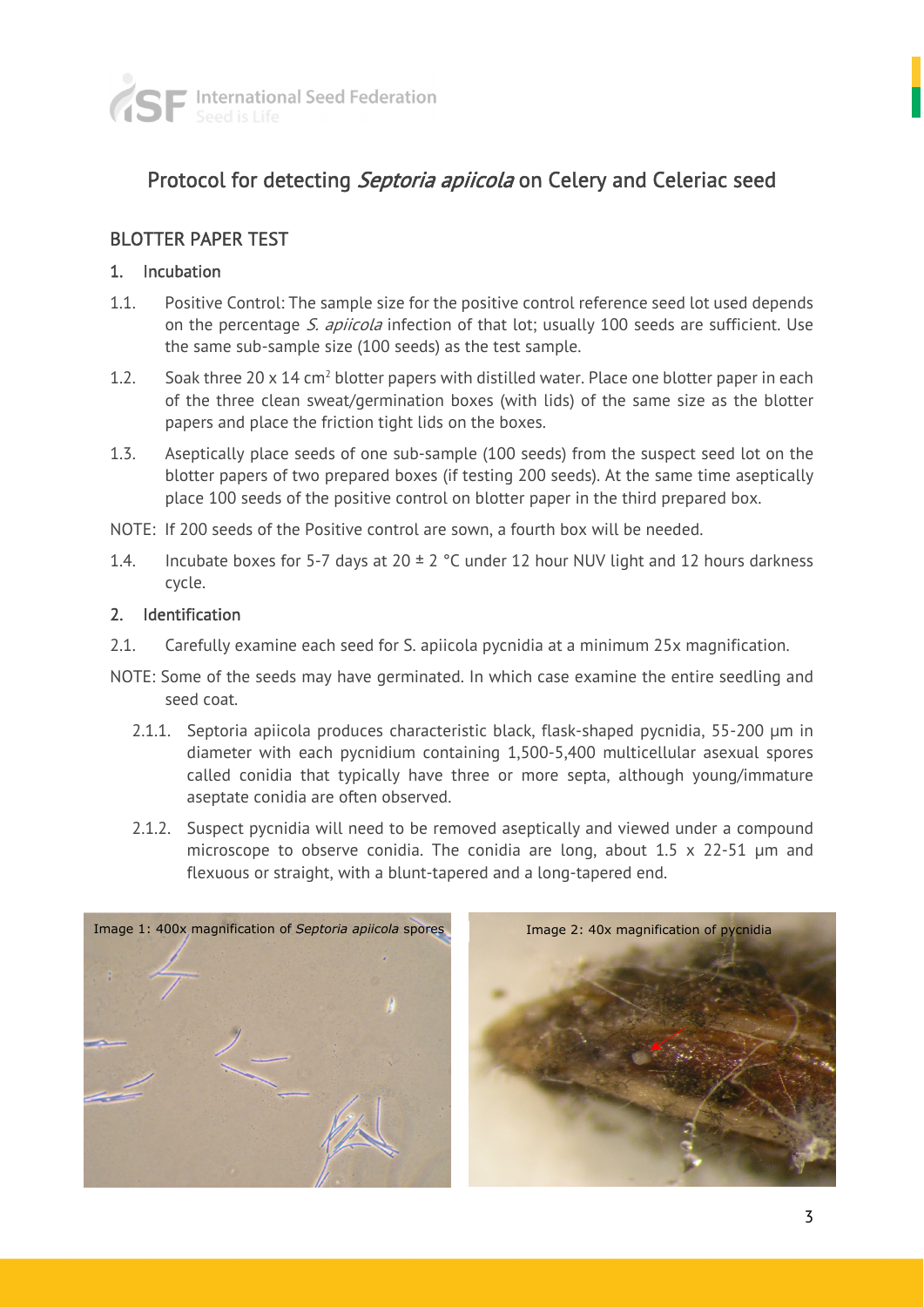

#### 3. Interpretation of results

- 3.1. No pycnidia: If no S. apiicola pycnidia are observed on any of the seeds tested the seed lot is considered negative.
- 3.2. Pycnidia observed: If S. apiicola pycnidia are observed on any seeds, their viability and pathogenicity should be confirmed by the pathogenicity assay.
- NOTE: Despite surface sanitizing seed in 1% NaOCl to minimize saprophytic fungal growth, the blotter paper may not be possible to read due to an overgrowth of saprophytic fungi. Fruiting bodies may be discerned but it may not be possible to determine if they are viable or not. In this case the pathogenicity test is necessary to discriminate between viable and dead spores as well as to discriminate between virulent and avirulent strains.

#### PATHOGENICITY TEST

#### 1. Preparation of the seed wash

- 1.1. Label four 100 ml Erlenmeyer flasks with the sub-sample numbers for the test seed lot.
- 1.2. Place 2500 seeds for each sub-sample of the test seed lot into the four labeled flasks.
- 1.3. Add 8 ml demineralized/deionized water to each filled flask and vortex for 5 seconds to assure good separation and washing of the seeds.
- 1.4. Controls:
	- 1.4.1. Positive spore suspension: If the Positive control is a spore suspension, add a disc from a leaf disc puncher or hole punch of an infected celery leaf and 8 ml demineralized water to a 100 ml Erlenmeyer flask. Label it as the Positive control.
	- 1.4.2. Positive seed sample: If the Positive control is an infected seed sample, add 2500 seeds together with 8 ml demineralized water to a 100 ml Erlenmeyer flask. Label it as the Positive control.
	- 1.4.3. Negative control: The Negative control is demineralized water and 8 ml should be added to a 100 ml Erlenmeyer flask labelled Negative Control.

#### 2. Incubation and identification

- 2.1. Incubate all the flasks (suspects, Positive and Negative) for 2-3 hours at room temperature on a shaker at 60 rpm.
- 2.2. Take approximately 10 μl from each sub-sample seed-wash suspension to verify the presence of S. apiicola.

#### 3. Growing indicator plants

Materials

- Open seedling trays (ca.  $30 \times 45$  cm) for germinating seeds that will be used as transplants in the pathogenicity test.
- A seed lot that is S. apiicola susceptible and confirmed negative.
- A small sponge (foam rubber) and gloves to prevent cross contamination.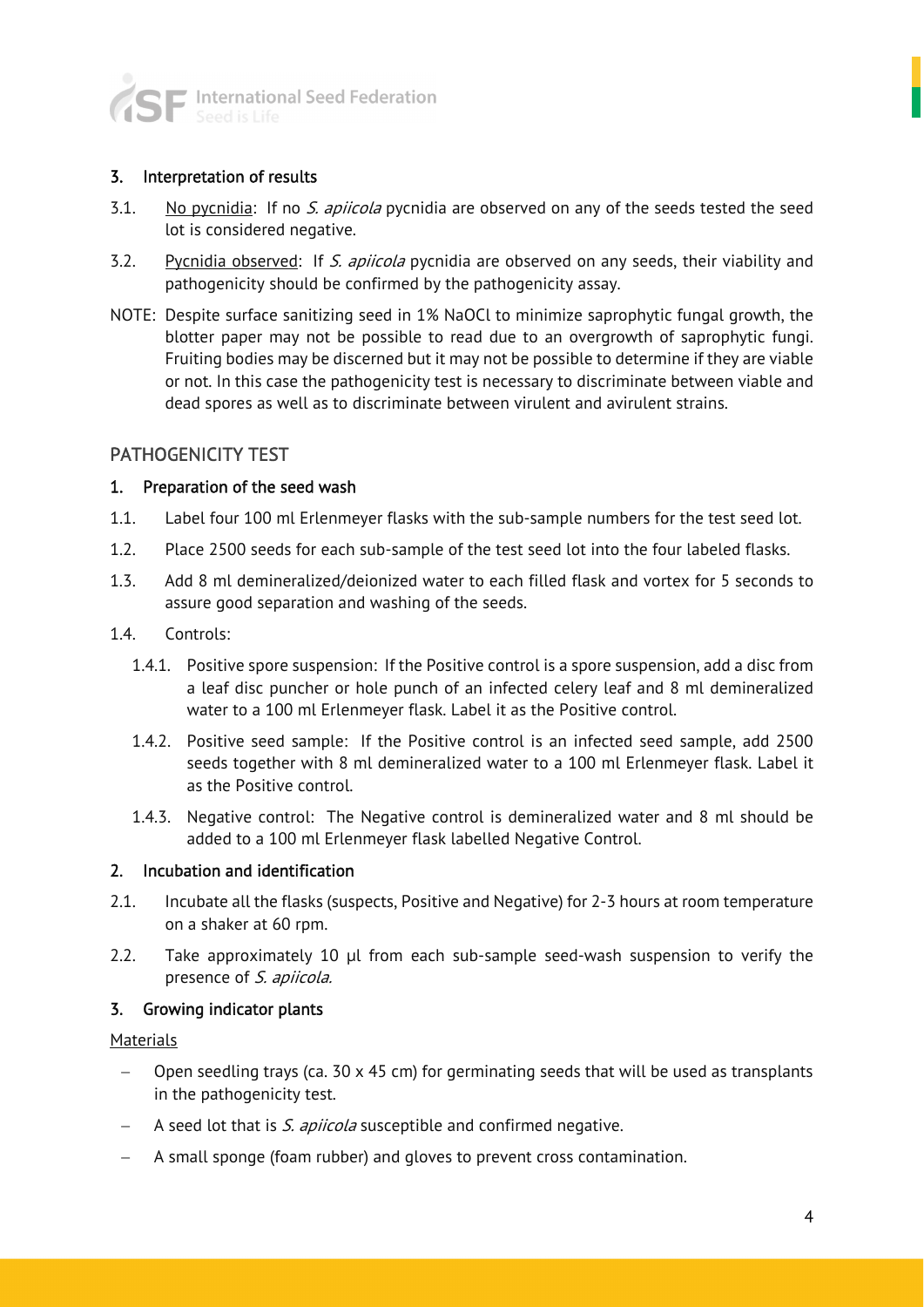

3.1. Sow 10 S. apiicola negative celery seeds of a susceptible cultivar (e.g. "Imperial") per subsample for a total of 60 seeds (40 suspects  $+10$  Positive control  $+10$  Negative control) in clean seedling trays containing well-watered peat cubes or potting soil.

NOTE: Take germination percentage of susceptible cultivar lot into consideration so there are a sufficient number of plants.

- 3.2. Cover the sown seeds evenly with thin layer of vermiculite or a Styrofoam sheet, or both, for 4 days at 15°C so they germinate in the dark. Do not water.
- 3.3. Grow the seedlings at 15°C with 12-14 hours of daylight in the greenhouse until there are 3-4 expanded leaves ( $±$  4 weeks).
- 3.4. Transplant the seedlings into clean trays containing potting soil with no more than 10 uniformly healthy celery seedlings per tray.
- 3.5. Label trays to be used for transplants (e.g. 1 to 4 or A to D) and label the controls (Positive and Negative).

#### 4. Preparation of suspensions for inoculation

- 4.1. Using a 500 ml Erlenmeyer flask add 0.1 g agar to 100 ml demineralized water and bring to a boil briefly in a microwave before cooling the mixture down to room temperature.
- 4.2. Shake the flask until the agar and demineralized water are mixed thoroughly.
- 4.3. To each labelled 100 ml flasks (suspects, Positive and Negative) add 1 ml of the 0.1% of the water-agar that has been freshly boiled and cooled.

#### 5. Inoculation

- 5.1 Dust all the indicator celery plant leaves (3-4 expanded leaves) with carborundum powder.
- 5.2. Start by inoculating plants in the trays labelled with the sub-sample numbers with the corresponding suspect seed sub-sample suspensions. Next inoculate the plants in the Positive control tray with the Positive control suspension, and finally the plants in the Negative control tray with the Negative control.
- 5.3. Inoculate leaves of at least 6 and no more than 10 plants per sub-sample suspension as follows:
	- 5.3.1. With gloves on, place the sponge on the opening of the Erlenmeyer flask (image 3 below)
	- 5.3.2. Turn the Erlenmeyer flask so that the seed-wash suspension is absorbed by the sponge (image 4).
	- 5.3.3. Try not to spill any of the seed-wash suspension and do not remove any seeds remaining on the sponge (image 5).
	- 5.3.4. Rub the leaves smoothly with the seed-wash suspension dampened sponge (image 6).

NOTE: Change the sponge and the gloves between each sub-sample to prevent cross contamination. Do not water the plants using a spray or sprinkler after inoculation! Do not use any pesticides until the test is completed.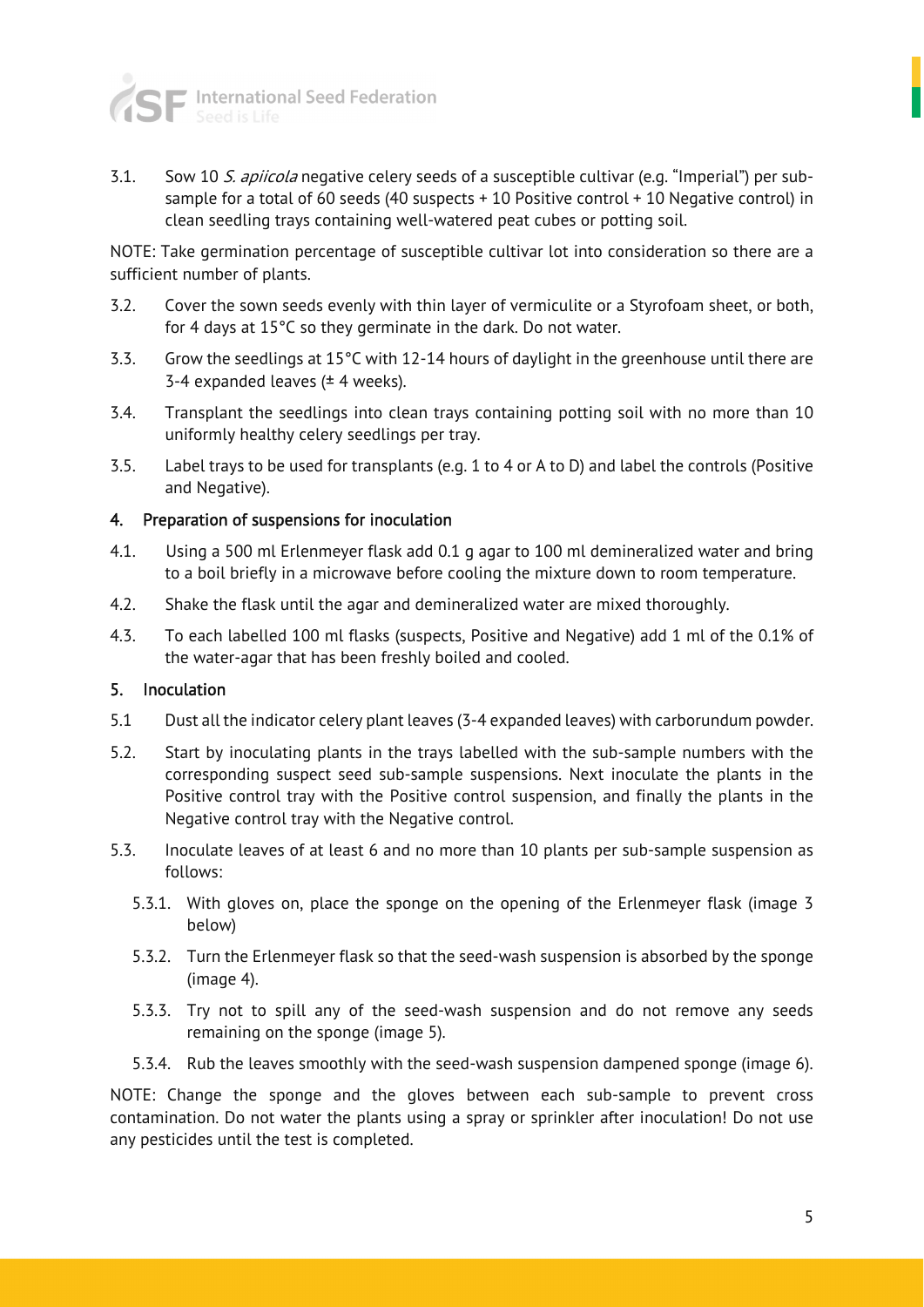





- 5.3.5. Incubate the inoculated plants in a climate controlled chamber/greenhouse for 4 days at 18°C, 100% humidity and 16/8 hours light/dark. The required 100% humidity can be achieved by covering the plants with a plastic tent.
- 5.3.6. On the 5th day after inoculation, reduce the humidity to 70% (e.g. by opening the plastic tent) but maintain temperature and light at the same levels and continue to incubate plants.

#### 6. Evaluation of inoculated plants

6.1. Evaluate the leaves of all plants 2-3 weeks after inoculation for grey-brownish spots with black pycnidia, typical symptoms of S. apiicola infection (see images 7 and 8).